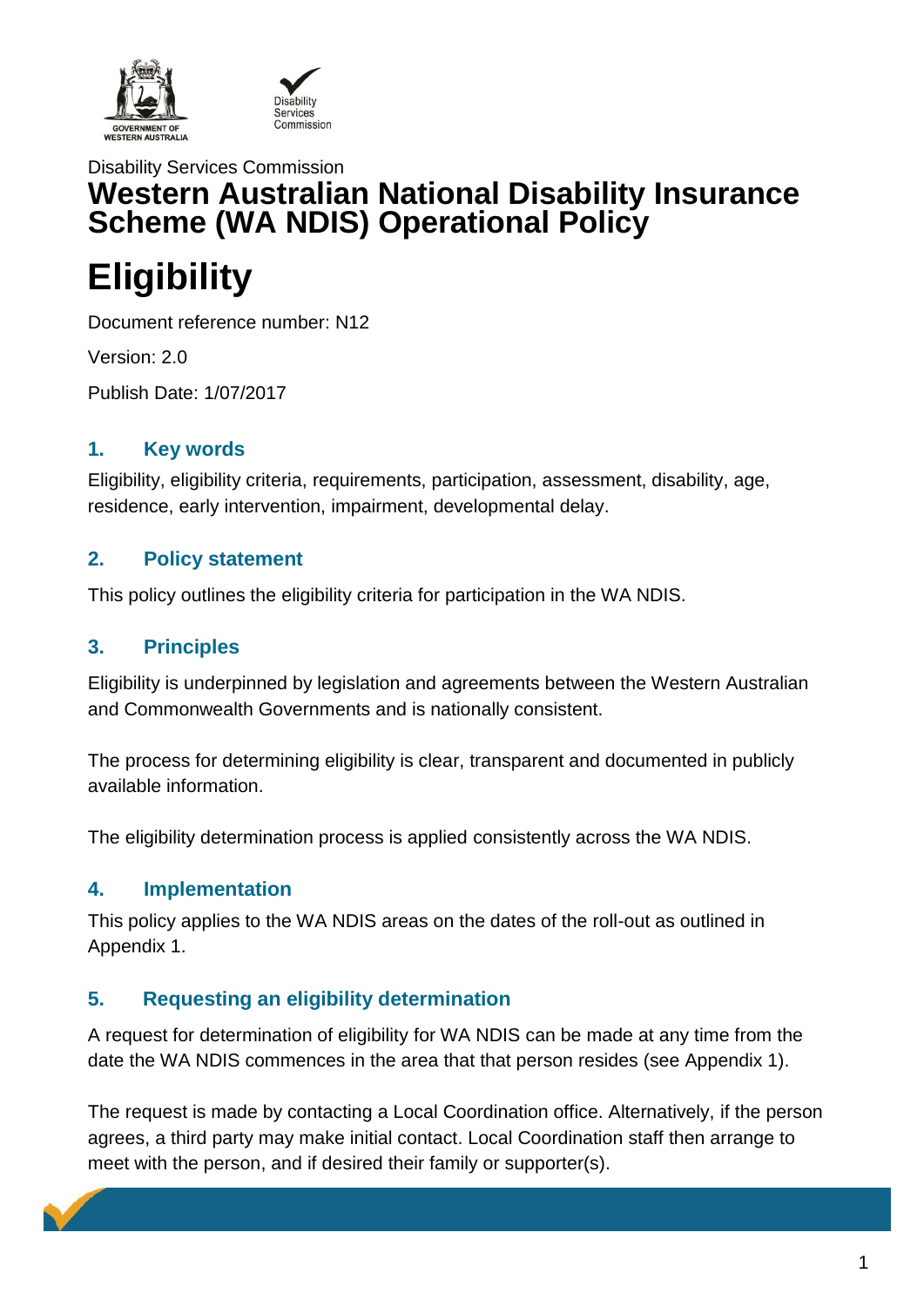The eligibility request is confirmed through signature of the WA NDIS Personal Details and Consent form by the person with disability and/or their representative.

The date the signed form is received by the Local Coordination Office, is the date the request is considered to have been made.

For operational purposes, the process of exploring eligibility may be initiated prior to the area commencement date, to facilitate the smooth and timely roll out of the scheme.

## **6. Age requirements**

A person meets the age requirements if the person is under 65 years at the time of the eligibility request.

## **7. Residence requirements**

Residence requirements are met if the person:

- a) legally resides in Australia; and
- b) is either an Australian citizen, the holder of a permanent visa, or a protected Special Category Visa (subclass 444) holder; and
- c) resides in an area where the WA NDIS is being rolled-out from the applicable start date or meets the other categories of the qualifying residence requirements (see Appendix 1 and 2); and
- d) resides in Australia on an ongoing basis.

People who reside in a WA NDIS area and do not meet the age or residence requirements, may be eligible for supports and services from the Disability Services Commission (the Commission) (see Eligibility Policy for Specialist Disability Services Funded or Provided by the Commission).

People who are in receipt of the Commission funded or provided services at the time the WA NDIS rolls into their area, but do not meet WA NDIS age or residence requirements, will continue to be eligible for those services.

Appendix 2 provides additional information on meeting residence requirements.

## **8. Disability requirements**

A person meets the disability requirements if:

- a) the person has a disability that is attributable to one or more intellectual, cognitive, neurological, sensory or physical impairments, or to one or more impairments attributable to a psychiatric condition, and
- b) the person's impairment or impairments are, or are likely to be, permanent; and
- c) the impairment or impairments result in substantially reduced functional capacity to

2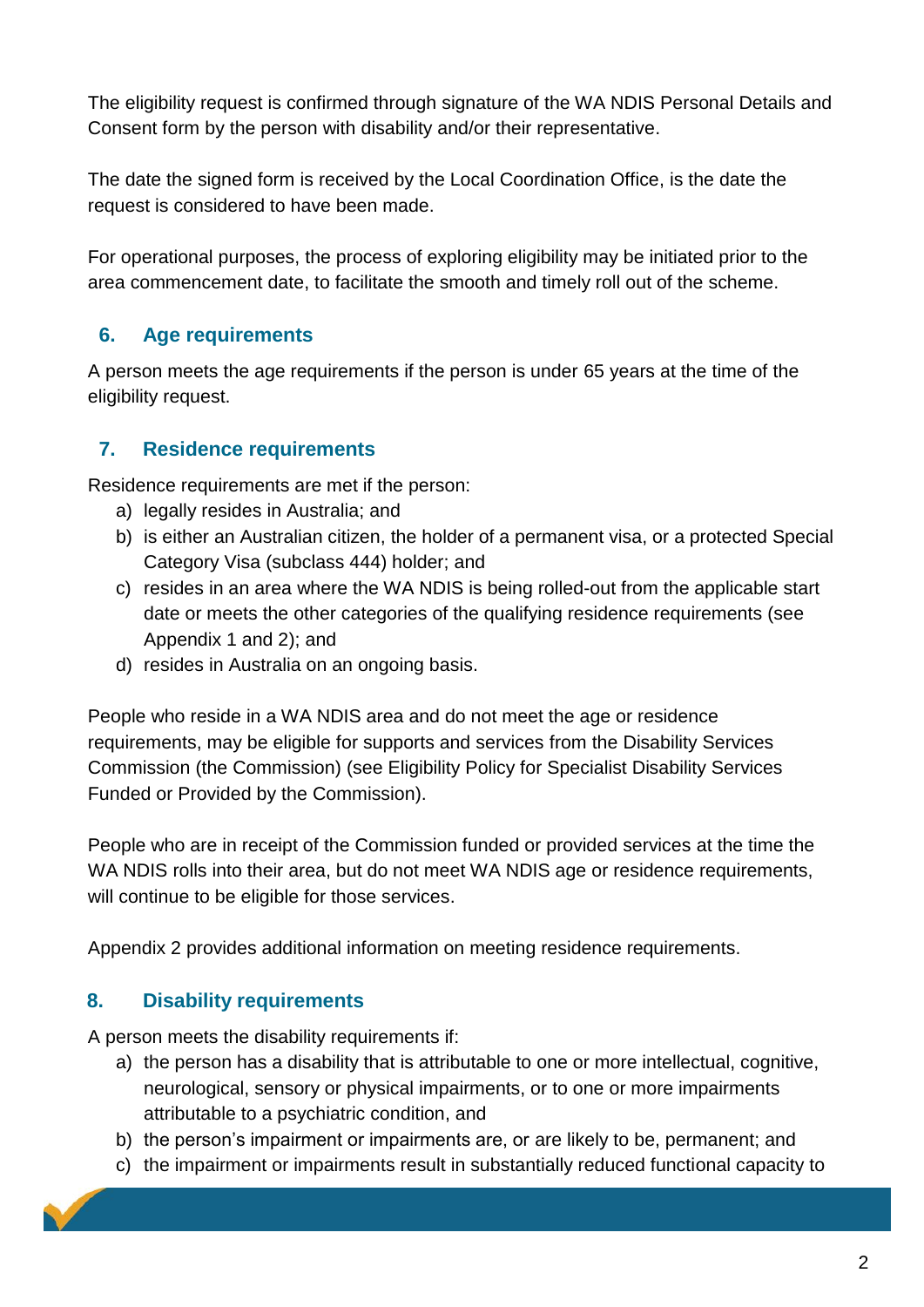undertake, or psychosocial functioning in undertaking, one or more of the following activities: communication, social interaction, learning, mobility, self-care, selfmanagement; and

- d) the impairment or impairments affect the person's capacity for social and economic participation; and
- e) the person is likely to require support under WA NDIS for the person's lifetime.

An impairment that varies in intensity (for example because the impairment is of a chronic episodic nature) may be permanent, and the person may be likely to require support under WA NDIS for the person's lifetime, despite the variation.

Appendix 3 provides additional information on meeting disability requirements.

#### **9. Early intervention requirements**

A person meets the early intervention requirements if:

- a) the person
	- i. has one or more identified intellectual, cognitive, neurological, sensory or physical impairments that are, or are likely to be, permanent; or
	- ii. has one or more identified impairments that are attributable to a psychiatric condition and are, or are likely to be, permanent; or
	- iii. is a child who has developmental delay; and
- b) the Commission is satisfied that provision of early intervention supports for the person is likely to benefit the person by reducing the person's future needs for supports in relation to disability; and
- c) the Commission is satisfied that provision of early intervention supports for the person is likely to benefit the person by:
	- i. mitigating or alleviating the impact of the person's impairment upon the functional capacity of the person to undertake communication, social interaction, learning, mobility, self-care or self-management; or
	- ii. preventing the deterioration of such functional capacity; or
	- iii. improving such functional capacity; or
	- iv. strengthening the sustainability of informal supports available to the person, including through building the capacity of the person's carer(s) or supporter(s).

A person does not meet the early intervention requirements if the early intervention support for the person is more appropriately funded or provided through a service system other than WA NDIS.

An impairment that varies in intensity (for example because the impairment is of a chronic episodic nature) may be permanent, despite the variation.

Appendix 4 provides additional information on meeting early intervention requirements.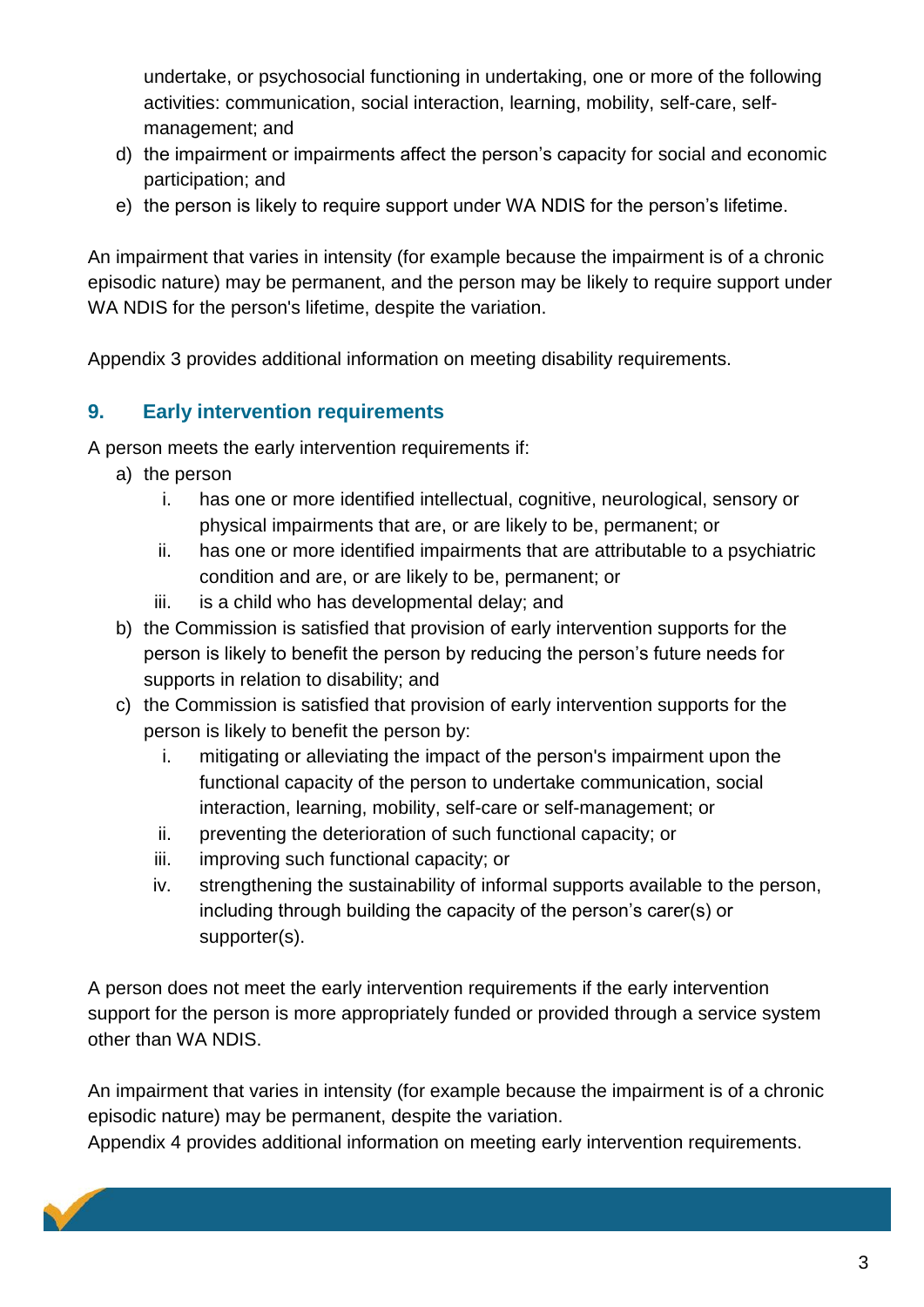## **10. Information to assist an eligibility determination**

To assist in determining if a person is eligible for supports in WA NDIS, information from the following sources may be considered:

- discussions with the person
- discussions with family members, supporters, informal carers and other people important to the person
- personal documentation such as passport, birth certificate
- reports from health and/or educational professionals
- relevant medical records
- diagnostic and functional assessments (see below).

Diagnostic assessments are undertaken by public services, such as the Department of Health, the Mental Health Commission, or private health services, as relevant. The Commission also undertakes diagnostic assessments for intellectual disability and Autism Spectrum Disorder where required.

Local Coordinators will notify people what is needed to inform assessments of functional capacity to assist with the determination of eligibility, where this is required

## **11. Eligibility determinations**

WA NDIS eligibility determinations are made by the Area Manager, in consultation with the relevant Local Coordinator and, where necessary, informed by specialist advice from allied health professionals, the Commission's Eligibility and Access Team, the Allied Health Consultant and the Policy and Planning Directorate.

If there is insufficient information to make an eligibility determination, additional supporting information may be requested by the Area Manager or the Eligibility and Access Team to support eligibility decisions. If the additional information is not received within 28 days of being requested, and Local Coordination staff has made reasonable efforts to support the person to provide the information, then it may be considered that the eligibility determination request has been withdrawn. The Area Manager may extend this timeframe if they are satisfied that due to the person's circumstances, more than 28 days is required to enable the person to provide the additional information.

Within 21 calendar days, either a determination of a person's eligibility for WA NDIS will be made, or the Commission will request further information. Where additional information to support the determination of eligibility has been received, the determination will be made within 14 calendar days.

## **12. Review of eligibility**

In some circumstances, a person's eligibility for WA NDIS can change and initiate a review of eligibility.

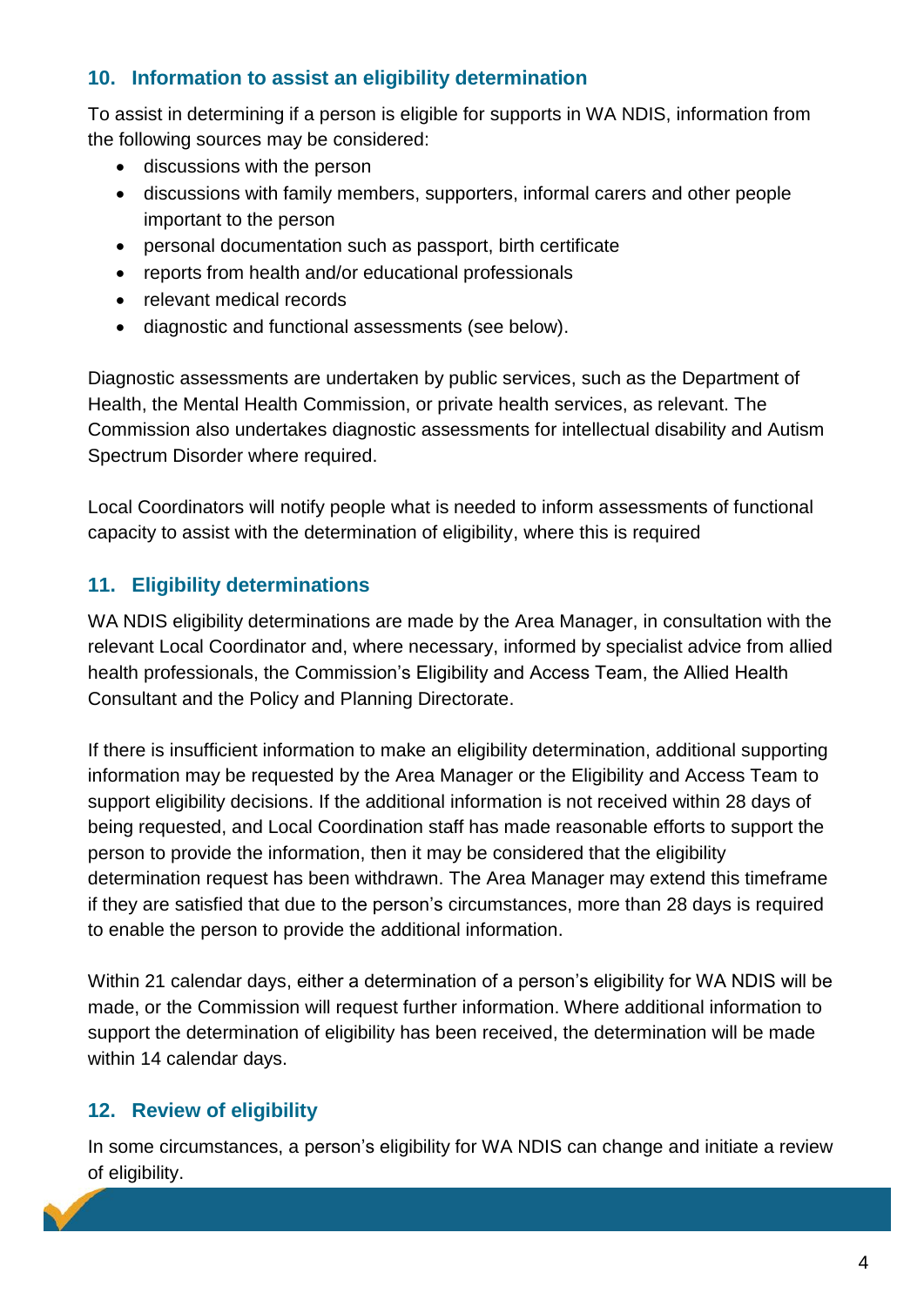#### **Changes affecting residence requirements**

Where someone's residence status changes, such that the WA NDIS eligibility requirements are no longer met, a review of eligibility will be initiated.

#### **Changes affecting disability requirements**

A person's eligibility for WA NDIS based on meeting disability requirements assumes that support under WA NDIS will be required for the person's lifetime.

Where new information is received that indicates a substantial change in the person's personal circumstances which is likely to impact their eligibility based on disability requirements , a review of their eligibility will be initiated.

#### **Routine reviews of eligibility based on early intervention**

A person's eligibility for WA NDIS on the basis of early intervention provides the opportunity to access supports, with the intent that there will be benefit for the person by improving functional capacity and reducing the functional impact of the impairment(s).

Eligibility based on early intervention is not ongoing and eligibility will need to be reviewed against disability or early intervention requirements routinely. A date for a review of eligibility is set at the time a person is initially made eligible. In setting a date, consideration is given to the nature of the person's support needs and the likely anticipated outcomes of early intervention. In the case of a child with developmental delay, an eligibility determination is required before the child turns seven years old.

Information is collected to support the eligibility decision on whether the person continues to meet the WA NDIS early intervention or disability requirements. The eligibility decision will be made at the end of the person's current plan. Information which indicates a significant change in the impairment and/or the permanent nature of the impairment may trigger an early review of the person's plan (see WA NDIS Operational Policy – Review of Plans).

#### **13. Change of eligibility status**

A review of eligibility can change a person's eligibility status, for example, when a status changes from being eligible based on meeting early intervention requirements to meeting disability requirements.

Where the review of eligibility finds that the WA NDIS eligibility requirements are no longer met, the person's status changes to ineligible and they are no longer able to participate in the WA NDIS.

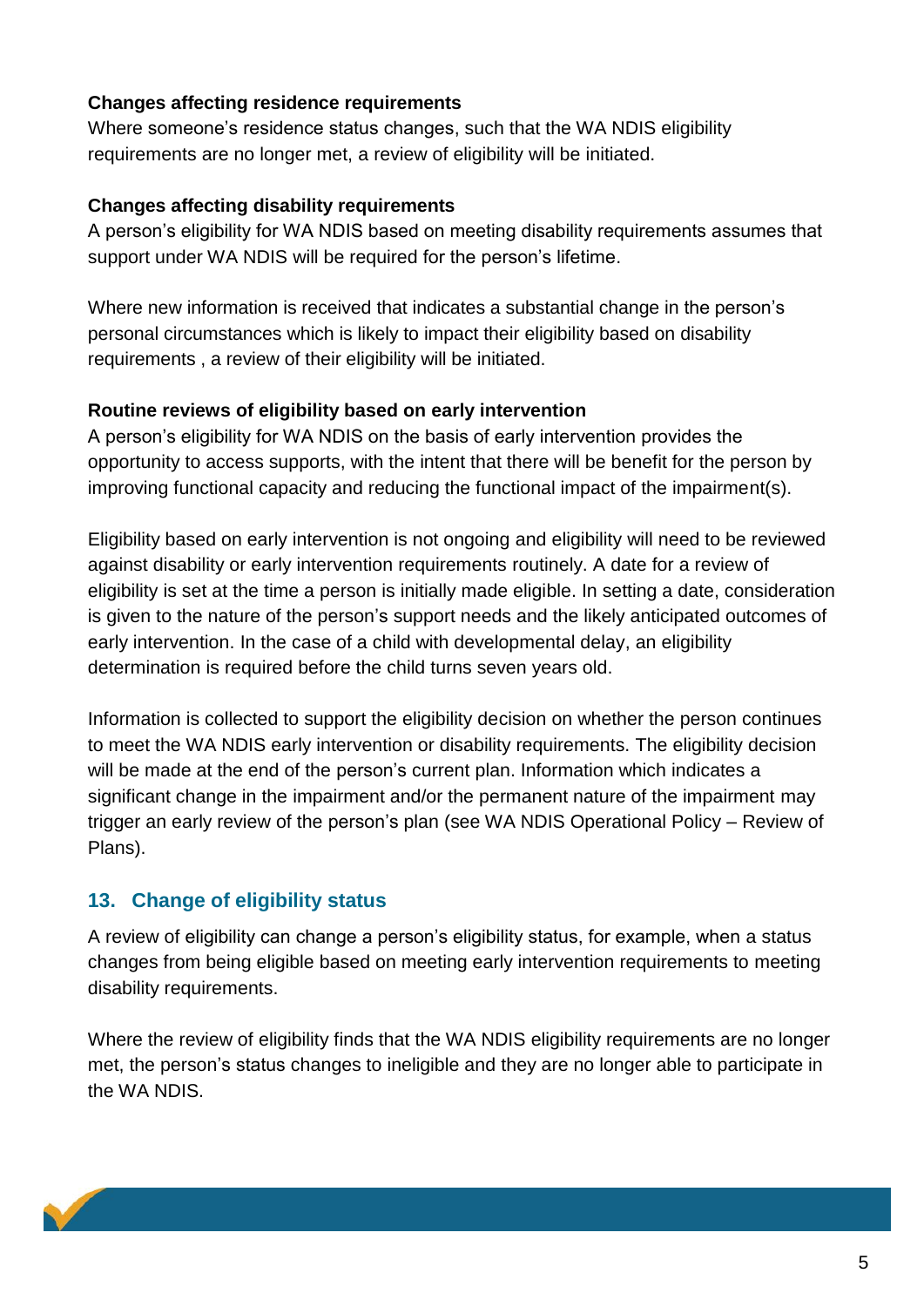## **14. Exiting the WA NDIS**

A person may exit the WA NDIS if they no longer:

- meet the WA NDIS eligibility requirements
- want ongoing WA NDIS services and request to exit

People that have exited the scheme can request their eligibility be tested at a future date.

## **15. Review and appeal of eligibility decision**

Any determination of eligibility for WA NDIS is a reviewable and appealable decision. The person will be advised in writing of the eligibility decision and of the review and appeal process (see WA NDIS Operational Policy - Reviewing and Appealing WA NDIS Decisions).

#### **16. Compliance**

Compliance with this policy is mandatory.

#### **17. Communication**

This document will be published on the Commission's website and intranet, and relevant employees and other stakeholders advised of its existence.

#### **18. Evaluation and review**

This policy will be reviewed in 24 months or whenever required by a significant change to relevant policy, people, process, technology and/or information. Evaluation of the policy will take into account operational learning, feedback from stakeholders and relevant data.

## **19. Related documents**

Disability Services Act 1993 Disability Services Regulations 2004 National Disability Insurance Scheme Act 2013 Eligibility Policy for Specialist Disability Services Funded or Provided by the Disability Services Commission National Partnership on the Extension and Expansion of the Trial of the WA NDIS Sites WA NDIS Operational Policies: Reviewing and Appealing WA NDIS Decisions

• Portability

NDIS (Becoming a Participant) Rules

Principles to Determine the Responsibilities of the NDIS and Other Service Systems, Applied Principles and Tables of Support, Annex D

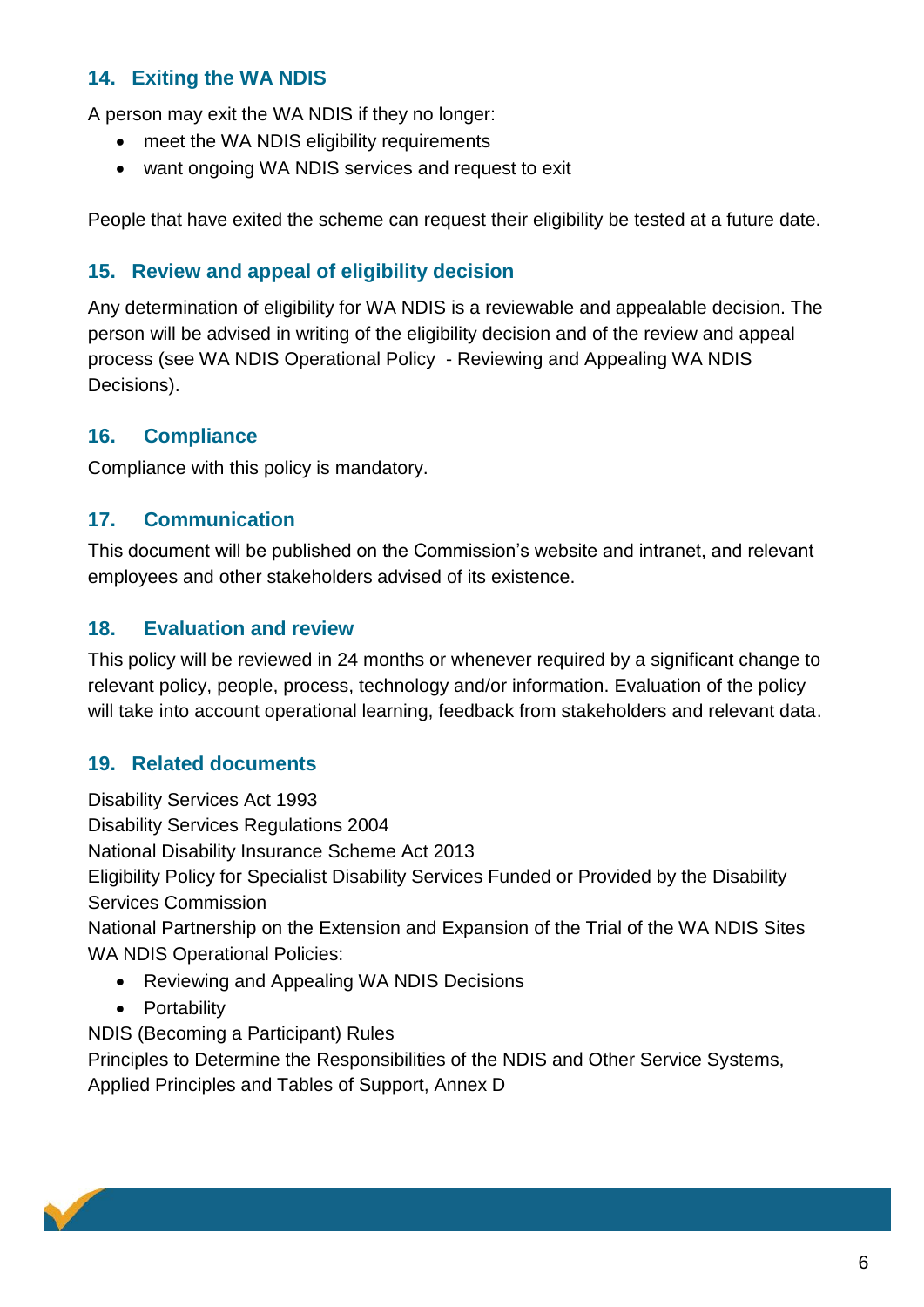# **WA NDIS roll-out dates for WA**

#### **1 July 2017**

- **Kimberley-Pilbara** 
	- o Ashburton, Broome, Derby-West Kimberley, East Pilbara, Halls Creek, Port Hedland, Wyndham-East Kimberley, Karratha.
- **South Metro** 
	- o Mandurah and Rockingham.

## **Existing NDIA NDIS Perth Hills**

o Bassendean, Bayswater, Kalamunda, Mundaring, Swan, Chittering, Northam, Toodyay, York, Bassendean, Bayswater.

## **Existing WA NDIS sites**

o Augusta-Margaret River, Boyup Brook, Bridgetown-Greenbushes, Busselton, Donnybrook-Balingup, Manjimup, Nannup, Cockburn, Kwinana, Armadale, Murray, Serpentine-Jarrahdale.

## **1 July 2018**

#### **Goldfields-Esperance**

o Coolgardie, Dundas, Esperance, Kalgoorlie-Boulder, Laverton, Leonora, Menzies, Ngaanyatjarraku, Ravensthorpe.

## **North Metro**

o Joondalup and Wanneroo.

## **Wheatbelt**

o Beverley, Boddington, Brookton, Bruce Rock, Corrigin, Cuballing, Cunderdin, Dalwallinu, Dandaragan, Dowerin, Dumbleyung, Gingin, Goomalling, Kellerberrin, Kulin, Kondinin Koorda, Lake Grace, Merredin, Moora, Mount Marshall, Mukinbudin, Narembeen, Narrogin, Nungarin, Pingelly, Quairading, Tammin, Trayning, Victoria Plains, Wagin, Wandering, West Arthur, Westonia, Wickepin, Williams, Wongan-Ballidu, Wyalkatchem, Yilgarn.

**South West** 

o Bunbury, Capel, Collie, Dardanup, Harvey, Waroona.

## **Central South Metro**

o East Fremantle, Fremantle, Melville, South Perth.

## **1 July 2019**

## **Midwest-Gascoyne**

o Carnamah, Carnarvon, Chapman Valley, Coorow, Cue, Exmouth, Greater Geraldton, Irwin, Meekatharra, Mingenew, Morawa, Mount Magnet, Mullewa, Murchison, Northampton, Perenjori, Sandstone, Shark Bay, Three Springs, Upper Gascoyne, Wiluna, Yalgoo.

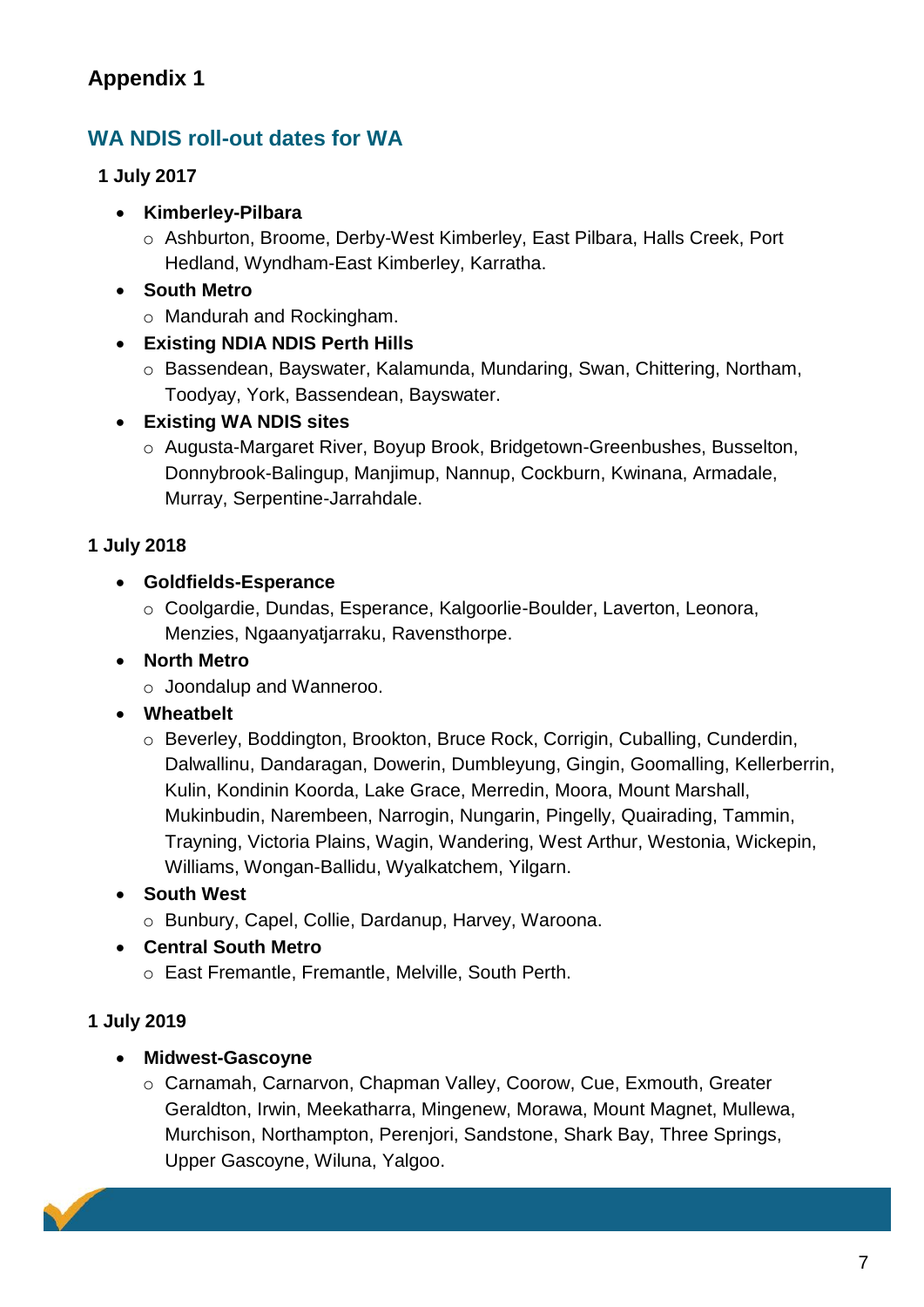#### **Great Southern**

o Albany, Broomehill-Tambellup, Cranbrook, Denmark, Gnowangerup, Jerramungup, Katanning, Kent, Kojonup, Plantagenet Woodanilling.

### **Central North Metro**

o Cambridge, Claremont, Cottesloe, Mosman Park, Nedlands, Peppermint Grove, Perth, Stirling, Subiaco, Vincent.

#### **South East Metro**

o Belmont, Canning, Gosnells, Victoria Park.

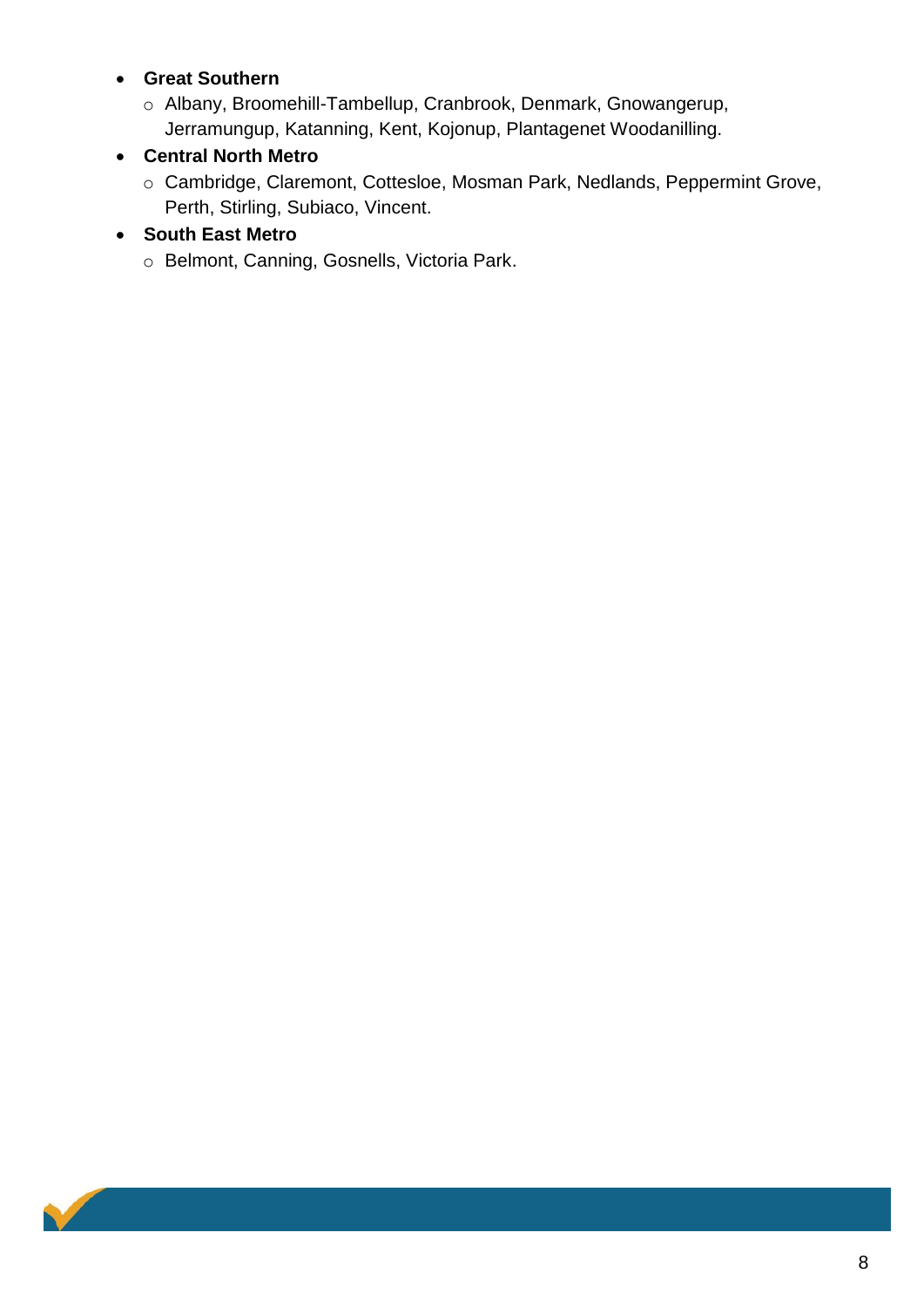## **Additional information on meeting residence requirements**

#### **Ongoing residence requirement - explanatory notes**

In deciding whether or not a person resides in WA NDIS, consideration should be given to:

- the nature of the accommodation used by the person
- the nature and extent of the family relationships the person has in WA
- the nature and extent of the person's employment, business or financial ties in WA
- the nature and extent of the person's assets located in WA
- the frequency and duration of the person's travel outside WA and Australia
- any other matter relevant to determining whether the person intends to remain in WA.

If a person ceases residing in a WA NDIS area, the person continues to satisfy the ongoing residence requirement for a period of 12 months (see the WA NDIS Operational Policy - Portability).

#### **Moving into an WA NDIS site**

A person may meet the residence requirements following the date the WA NDIS is rolledout into that area if:

- the person starts to reside in the relevant WA NDIS site for the dominant purpose of accessing education, employment, health care or family supports (or any other supports not provided under the Disability Services Act 1993)
- exceptional circumstances apply—for example, the person would suffer significant financial or personal hardship, which could reasonably be expected to significantly undermine the person's wellbeing or social or economic participation, by reason of not being in WA NDIS.

#### **Children**

A child must meet the residence requirements outlined in the policy.

A child meets the residence requirement of residing in a WA NDIS area if the child is born after the start date in the trial site, and at least one of the child's birth parents who care for that child resides in the WA NDIS area on the day the child is born.

A child meets the residence requirement if the child comes to be in the care of a person who has ongoing parental responsibility for that child, and that person has resided in a WA NDIS area since the start date, and this will be the child's place of residence.

A child meets the residence requirement if the child is in the care of the Chief Executive Officer of the Department for Child Protection and Family Support and the child is placed:

1. with a general or relative carer who has resided in the WA NDIS area at the roll out

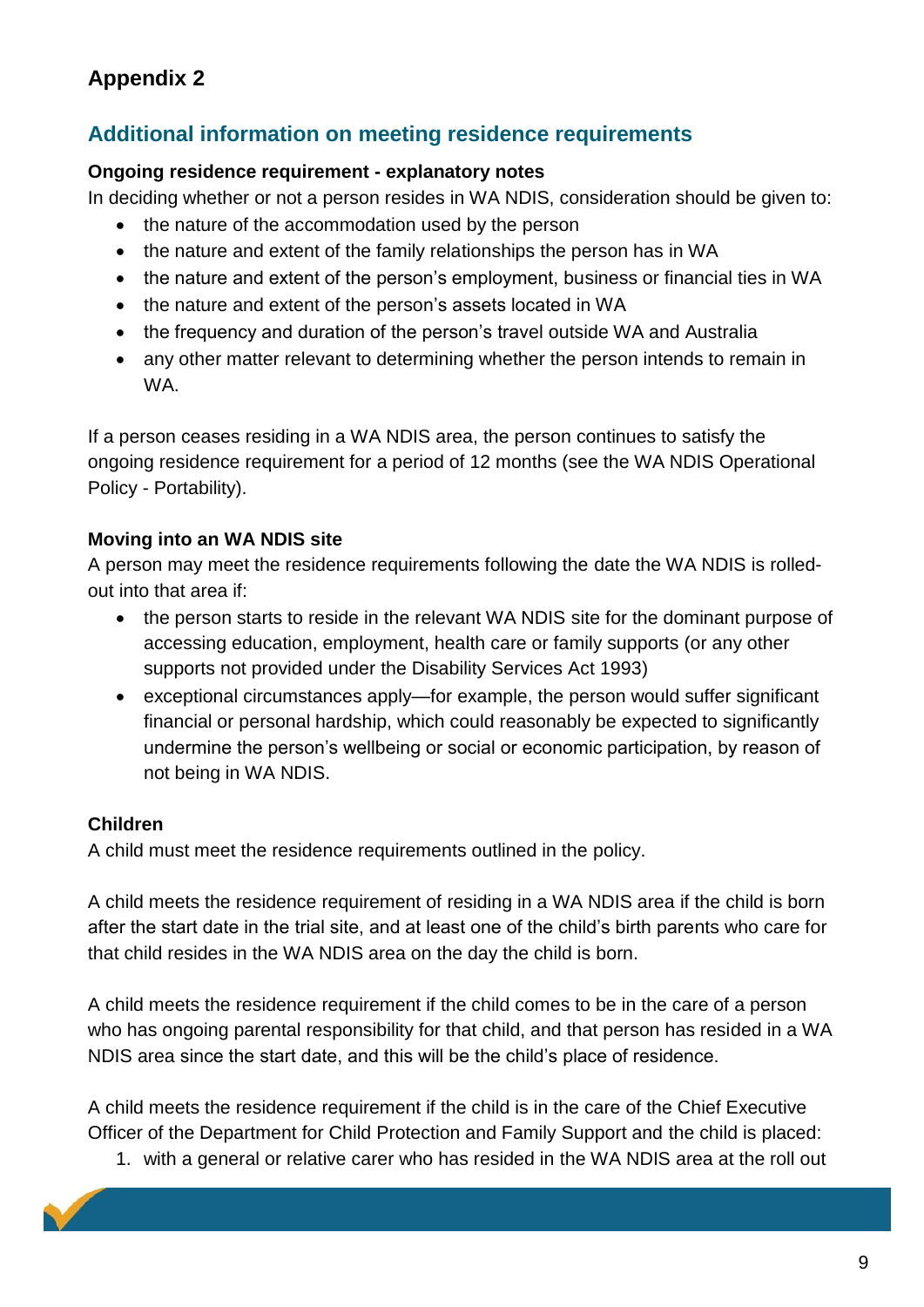date for the applicable trial; or

2. in a group living arrangement where the facility is located in a WA NDIS area, operated by a government or non-government service provider and the placement is intended to be permanent for the term of the order, or a significant period thereof.

In the case of a child whose parents are separated and who spends time with each parent, the child will meet residence requirements if:

a) at least one of the child's parents meets the residence requirements

or

- b) the following apply:
	- i. at least one of the child's parents started to reside in the relevant WA NDIS site for the dominant purpose of a family member accessing education, employment, health care or family support (or any other supports not provided under the Disability Services Act 1993)
	- ii. exceptional circumstances apply—for example, the child would suffer significant personal hardship (including because of financial hardship to the parent), which could reasonably be expected to significantly undermine their wellbeing or social or economic participation, by reason of not being found eligible for WA NDIS**.**

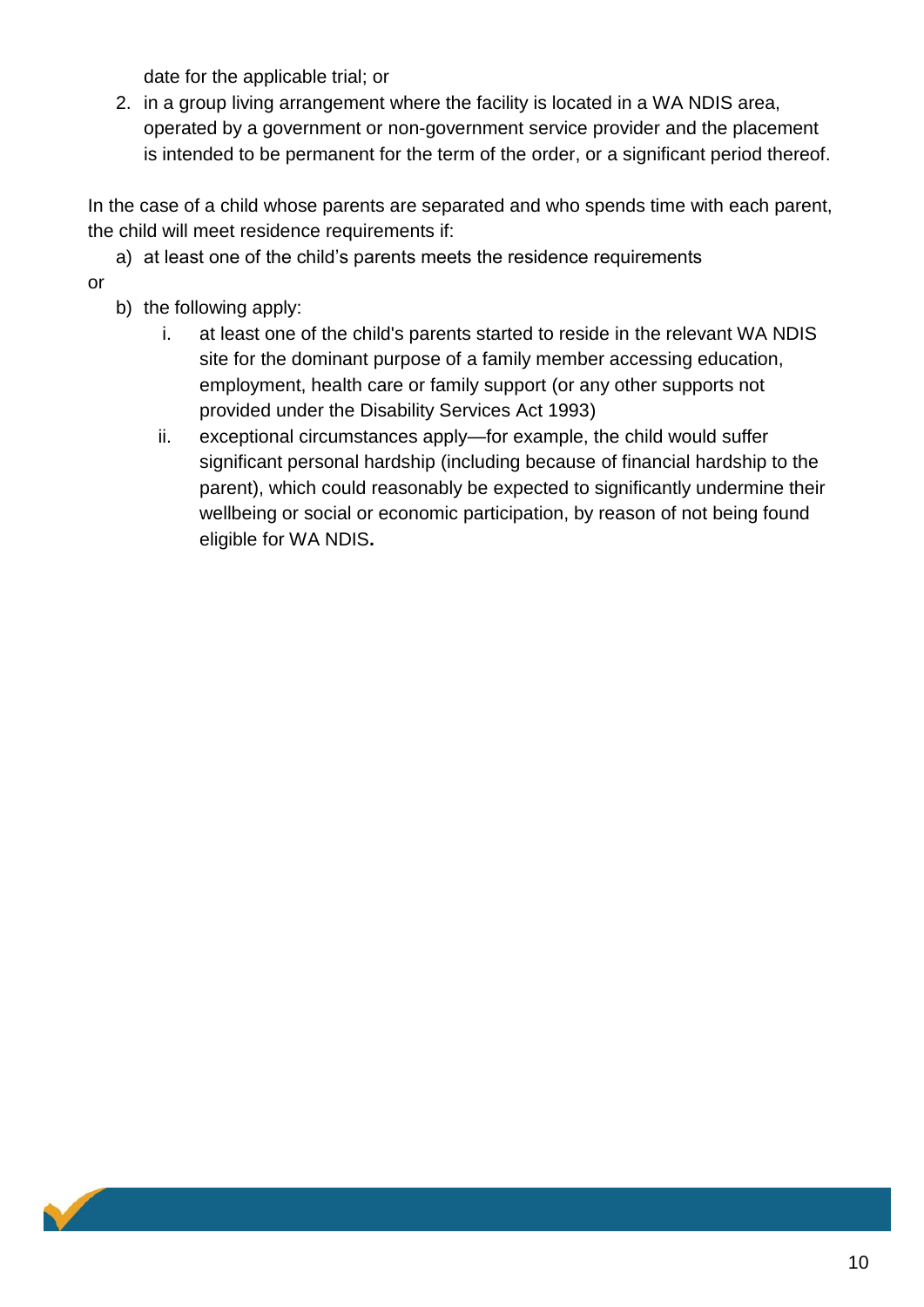# **Additional information on meeting disability requirements**

#### **Disability requirements – explanatory notes**

#### **A disability attributable to impairment**

Impairments of functioning are problems in body function or structures, such as significant deviation or loss. Body functions are the physiological functions of the body (including psychological) and body structures are the anatomical parts of the body such as organs, limbs and their components (World Health Organisation, International Classification of Functioning, Disability and Health, 2003).

Clinical information is generally required to determine whether a person has an impairment considered to be a significant deviation, loss or damage to body functions or structures.

#### **When is impairment permanent, or likely to be permanent, for the disability and early intervention requirements?**

An impairment is, or is likely to be, permanent only if there are no known, available and appropriate evidence-based clinical, medical or other treatments that would be likely to remedy the impairment.

An impairment may be permanent notwithstanding that the severity of its impact on the functional capacity of the person may fluctuate or there are prospects that the severity of the impact on the person's functional capacity, including their psychosocial disability, may change.

An impairment may require medical treatment and review before a determination can be made about whether the impairment is permanent or likely to be permanent. The impairment is, or is likely to be, permanent only if the impairment does not require further medical treatment or review in order for its permanency or likely permanency to be demonstrated (even though the impairment may continue to be treated and reviewed after this has been demonstrated).

If an impairment is of a degenerative nature, the impairment is, or is likely to be, permanent if medical or other treatment would not, or would be unlikely to, improve it.

#### **When does an impairment result in substantially reduced functional capacity to undertake core life activities?**

An impairment results in substantially reduced functional capacity of a person to undertake one or more of the following activities:

- Communication (understanding and being understood by others)
- Social interaction (making and keeping friends and relationships, behaving within limits accepted by others, and/or coping with feelings and emotions)

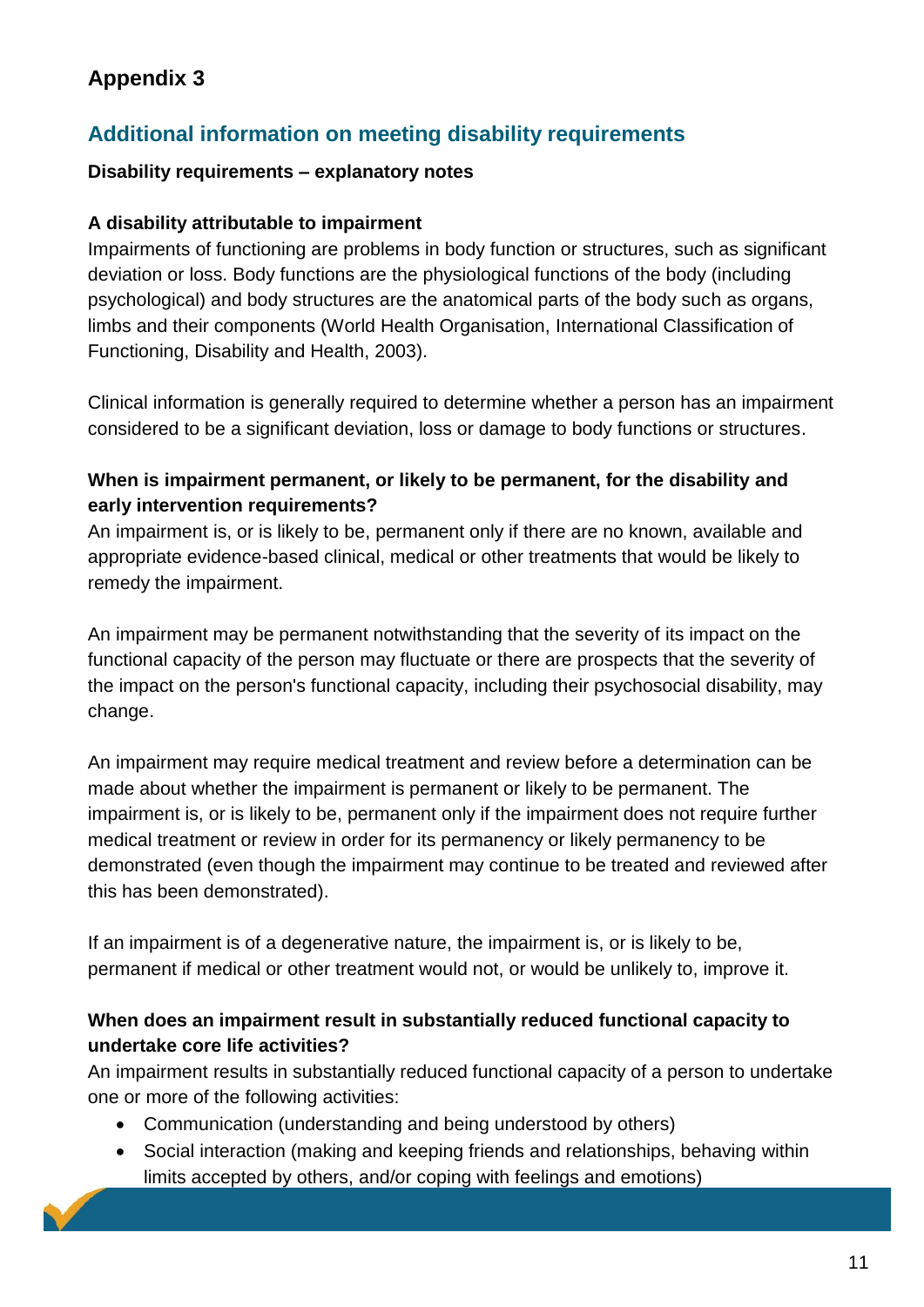- Learning (understanding and remembering information, learning new things, practicing and using new skills and ideas)
- Mobility (moving around their home and community and/or performing other tasks involving movement, e.g. using hands and arms)
- Self-care (e.g. showering, bathing, dressing, eating, toileting and grooming; and/or special health care needs attended to by self, family members or carers)
- Self-management (planning and organising daily life and managing household personal finances)

An impairment results in substantially reduced functional capacity of a person if one of the following applies:

- the person is unable to participate effectively in the activity, or to perform tasks or actions required to undertake or participate effectively in the activity, without assistive technology, equipment (other than commonly used items such as glasses, dressing aids, walking sticks) or home modifications (other than common modifications such as hand rails at stairs, bathroom grab rails). A person is considered to be unable to undertake an activity effectively due to their impairment, if they cannot safely complete a task within an acceptable time period. The person may complete the task more slowly or in a different manner to others and still be considered to be effective in the task; or
- the person usually requires assistance (including physical assistance, guidance, supervision or prompting) from other people to participate in the activity or to perform tasks or actions required to undertake or participate in the activity normally expected to be able to be performed independently by a person of their age. That is, the need for this assistance from other people on most days is inconsistent with expectations of tasks or activities that would normally be performed independently by a person of their age; or
- the person is unable to participate in the activity or to perform tasks or actions required to undertake or participate in the activity, even with assistive technology, equipment, home modifications or assistance from another person. That is, they require complete assistance as they are not at all able to perform one or more essential daily activities or tasks appropriate to their age (e.g. a person over the age of 3 years cannot stand, use their hands or arms to perform tasks, communicate their needs in any way, and/or interact with others).

#### **Children and assessing substantially reduced functional capacity**

Where a diagnosis or the impact on functional capacity is not yet resolved in a child under six years of age, early intervention requirements may be used in preference to the disability requirement in determining whether a child is eligible for support through WA NDIS.

#### **The person is likely to require support under WA NDIS for the person's lifetime**.

This requirement is met where a person is likely to require ongoing WA NDIS supports in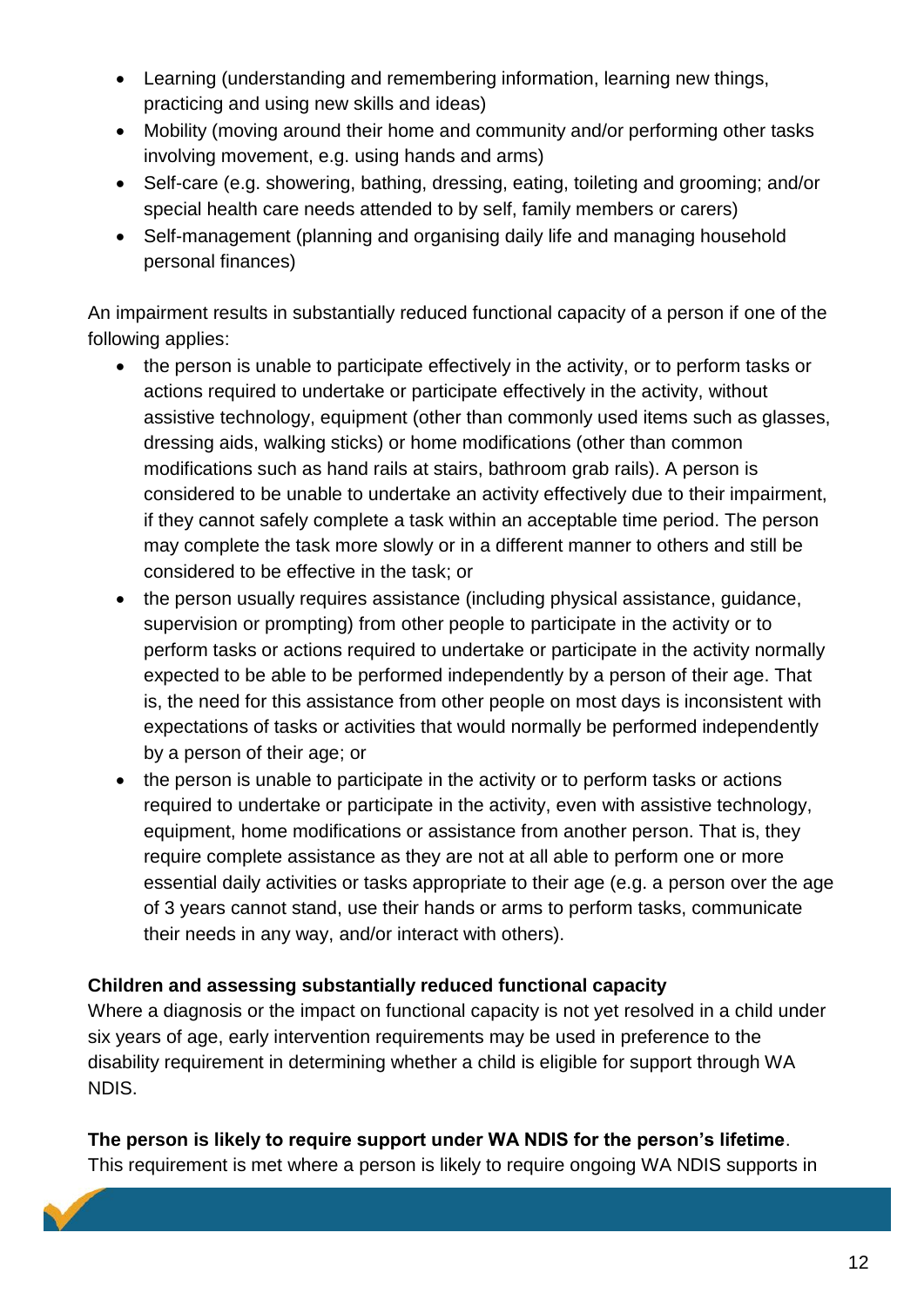order to participate effectively in core life activities over the course of their lifetime. These supports may include planning and/or reasonable and necessary funded supports and may vary in intensity over the course of the person's lifetime.

Where a person is likely to require lifetime supports, and the supports are more appropriately funded or provided by other service systems, the person may not be eligible for WA NDIS.

Eligibility is not affected when a person requires supports from other service systems in addition to their WA NDIS supports.

Where a person has impairments that are permanent, or likely to be permanent, but there is uncertainty about whether they will require WA NDIS supports for their lifetime, early intervention requirements may be considered.